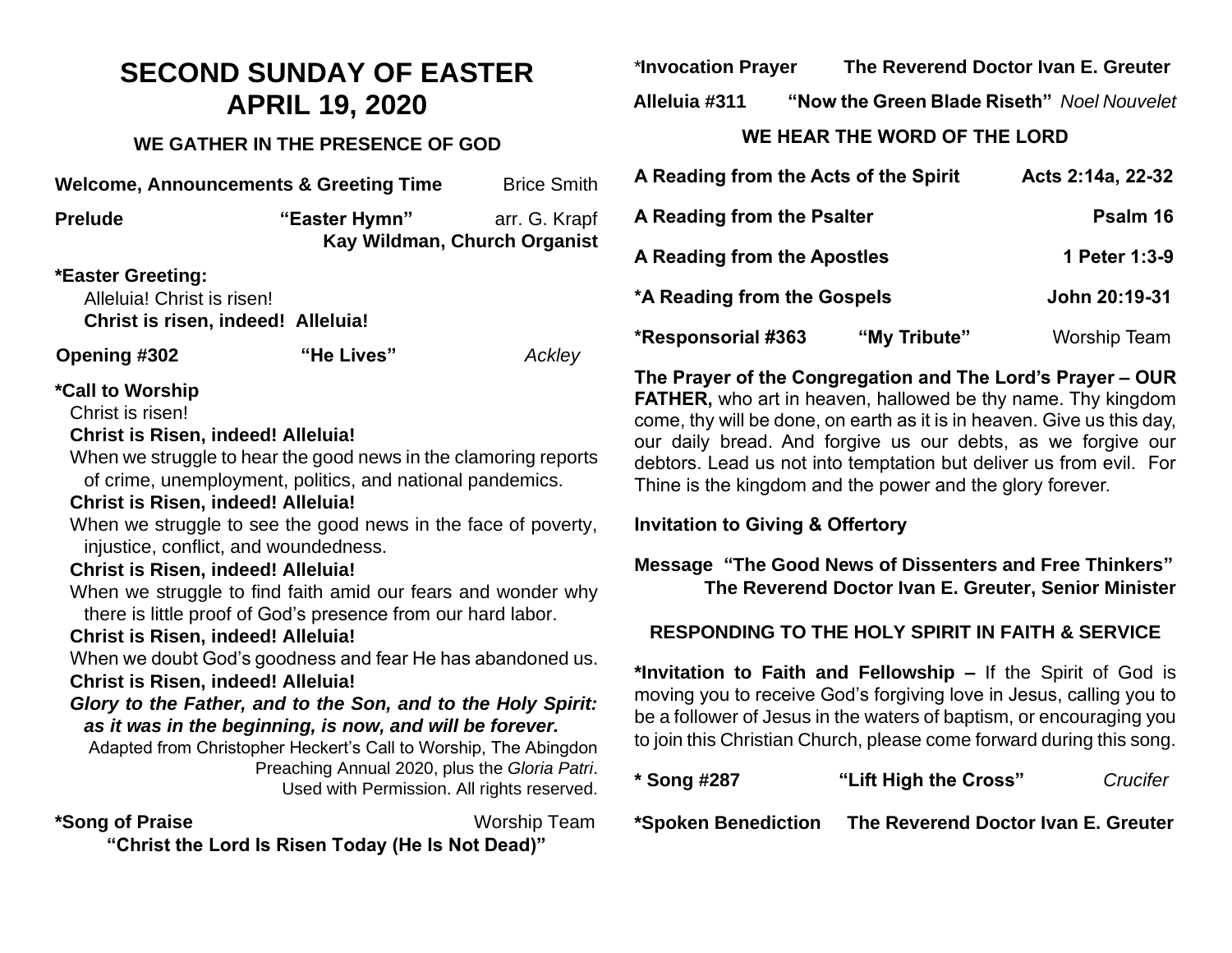### **Postlude "Lift High the Cross"** arr. P. Manz **Kay Wildman, Church Organist**

#### \*Please stand if able

**EASTERTIDE SEASON –** Eastertide (or the Easter Season) is a 50-day festal season in the Christian church focused on celebrating the Resurrection and the post-Resurrection appearances of Jesus Christ to his many disciples. Eastertide begins at sunset on the eve of Easter and ends on Pentecost, the day we celebrate the outpouring of the Holy Spirit and the birth of the Church (Acts 2). The color of the season is white.

**BELIEVER'S BAPTISM** – We practice "believer's baptism" which is the immersion of a person in water  $-$  regardless of age  $-$  who receives Jesus Christ as his/her personal Savior and publicly professes faith to walk the Jesus way. The Council schedules baptisms on Sunday mornings throughout the year. If you would like to be baptized, then come to the front during the last song or speak with the Minister or one of the Church leaders.

**THE LORD'S SUPPER –** We celebrate the Lord's Supper (Holy Communion) on the first Sunday of each month, and on special occasions. All persons of faith, regardless of age, race or church affiliation, are welcome to partake of the Table of the Lord. In solidarity with our brothers and sisters, we use only non-alcoholic grape juice. Please hold each element until everyone is served, then we will feast together. Gluten-free wafers are available upon request. Homebound delivery is available upon request.



**American Baptist Church USA –** American Baptist Churches USA (ABCUSA) is one of the most diverse Christian denominations today, with approximately 5,000 local congregations comprised of 1.3 million members across the United States and Puerto Rico.

[www.abc-usa.org](http://www.abc-usa.org/)

Second Sunday of Easter "I have the JOHN 20:18, NIV

# WEST SIDE BAPTIST CHURCH 1008 SW Fourth Street | Topeka, KS 66606 Phone: (785) 233-4241

[www.wsbctopeka.org](http://www.wsbctopeka.org/)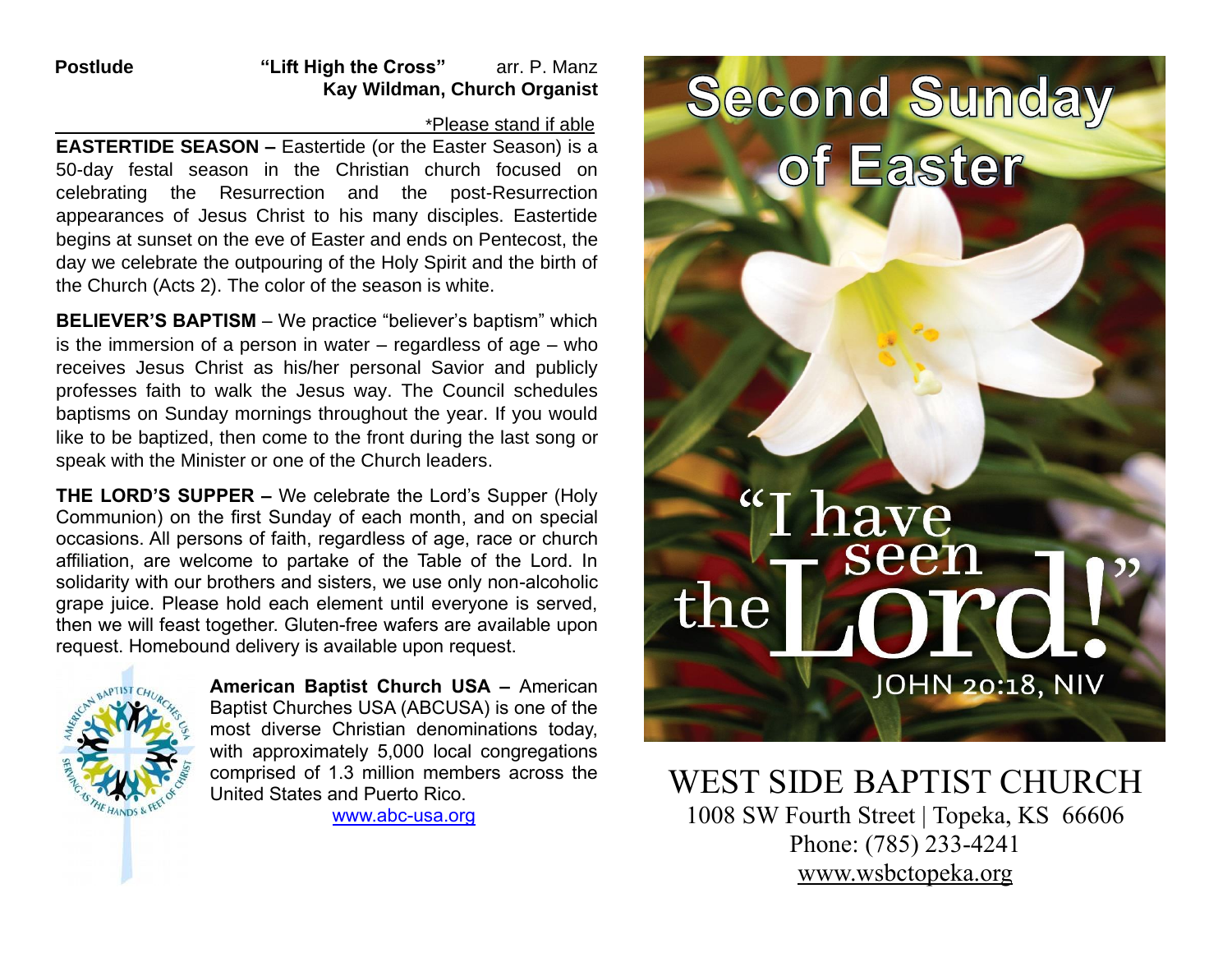## **#302 He Lives**

Verse 1 I serve a risen Savior He's in the world today I know that He is living Whatever men may say I see His hand of mercy I hear His voice of cheer And just the time I need Him He's always near

Chorus He lives He lives Christ Jesus lives today He walks with me and talks with me Along life's narrow way He lives He lives Salvation to impart You ask me how I know He lives He lives within my heart

- Verse 2 In all the world around me I see His loving care And though my heart grows weary I never will despair I know that He is leading Through all the stormy blast The day of His appearing Will come at last
- Verse 3 Rejoice, rejoice, O Christian Lift up your voice and sing Eternal hallelujahs To Jesus Christ the King

The Hope of all who seek Him The Help of all who find None other is so loving So good and kind

CCLI Song # 17597 – Composer: Alfred Henry Ackley © Words: 1933 Homer A. Rodeheaver. Renewed 1961 Curb Word Music (Admin. by WC Music Corp.). Music: 1933 Homer A. Rodeheaver. Renewed 1961 Curb Word Music (Admin. by WC Music Corp.). For use solely with the SongSelect® Terms of Use. All rights reserved. [www.ccli.com.](http://www.ccli.com/) CCLI License # 11045747

## **Christ The Lord Is Risen Today (He Is Not Dead)**

Verse 1 Christ the Lord is risen today alleluia Sons of men and angels say alleluia Raise your joys and triumphs high alleluia Sing ye heavens and earth reply alleluia Verse 2 Lives again our glorious King alleluia Where oh death is now thy sting alleluia Dying once He all doth save alleluia Where thy victory oh grave alleluia Chorus He is not dead He is alive We have this hope in Jesus Christ Verse 3 Love's redeeming work is done alleluia Fought the fight the battle won alleluia Death in vain forbids Him rise alleluia Christ has opened paradise alleluia Verse 4 Soar we now where Christ has led alleluia Following our exalted Head alleluia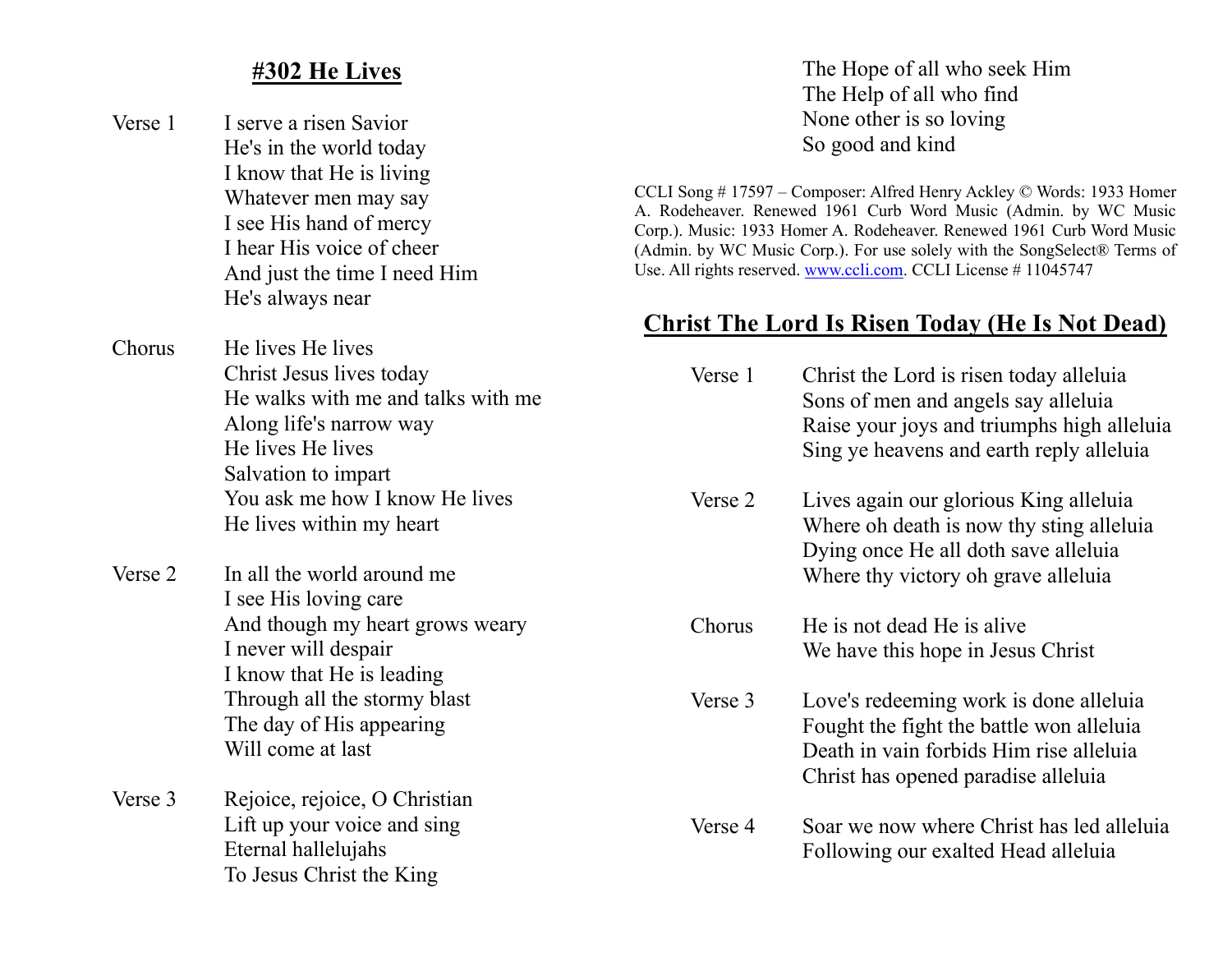Made like Him like Him we rise alleluia Ours the cross the grave the skies alleluia

CCLI Song # 7019316 - Charles Wesley | Kurtis Parks | Samuel Arnold © 2014 Integrity's Praise! Music (Admin. by Capitol CMG Publishing (Integrity Music [DC Cook]). Songs of 714 (Admin. by Moon & Musky Music). For use solely with the SongSelect® Terms of Use. All rights reserved. [www.ccli.com.](http://www.ccli.com/) CCLI License # 11045747

## **#311 Now The Green Blade Riseth (Noel Nouvelet)**

| Verse 1 | Now the green blade riseth   |
|---------|------------------------------|
|         | from the buried grain        |
|         | Wheat that in the dark earth |
|         | many days has lain           |
|         | Love lives again             |
|         | that with the dead has been  |
|         |                              |

- Chorus Love is come again Like wheat that springeth green
- Verse 2 In the grave they laid Him Love whom men had slain Thinking that never He would wake again Laid in the earth Like grain that sleeps unseen
- Verse 3 Forth He came at Easter like the risen grain He that for three days in the grave had lain Quick from the dead

my risen Lord is seen Verse 4 When our hearts are wintry grieving or in pain Thy touch can call us back to life again Fields of our hearts that dead and bare have been

CCLI Song # 4755944 - John Macleod Campbell Crum © Words: 1928 Oxford University Press. Music: Public Domain. For use solely with the SongSelect® Terms of Use. All rights reserved. [www.ccli.com.](http://www.ccli.com/) CCLI License # 11045747

## **My Tribute**

| Verse         | How can I say thanks for the things<br>You have done for me<br>Things so undeserved<br>Yet You give to prove Your love for me<br>The voices of a million angels<br>Could not express my gratitude<br>All that I am and ever hope to be<br>I owe it all to Thee |
|---------------|----------------------------------------------------------------------------------------------------------------------------------------------------------------------------------------------------------------------------------------------------------------|
| Chorus        | To God be the glory<br>To God be the glory<br>To God be the glory<br>For the things He has done<br>With His blood He has saved me<br>With His pow'r He has raised me<br>To God be the glory<br>For the things He has done                                      |
| <b>Bridge</b> | Just let me live my life                                                                                                                                                                                                                                       |